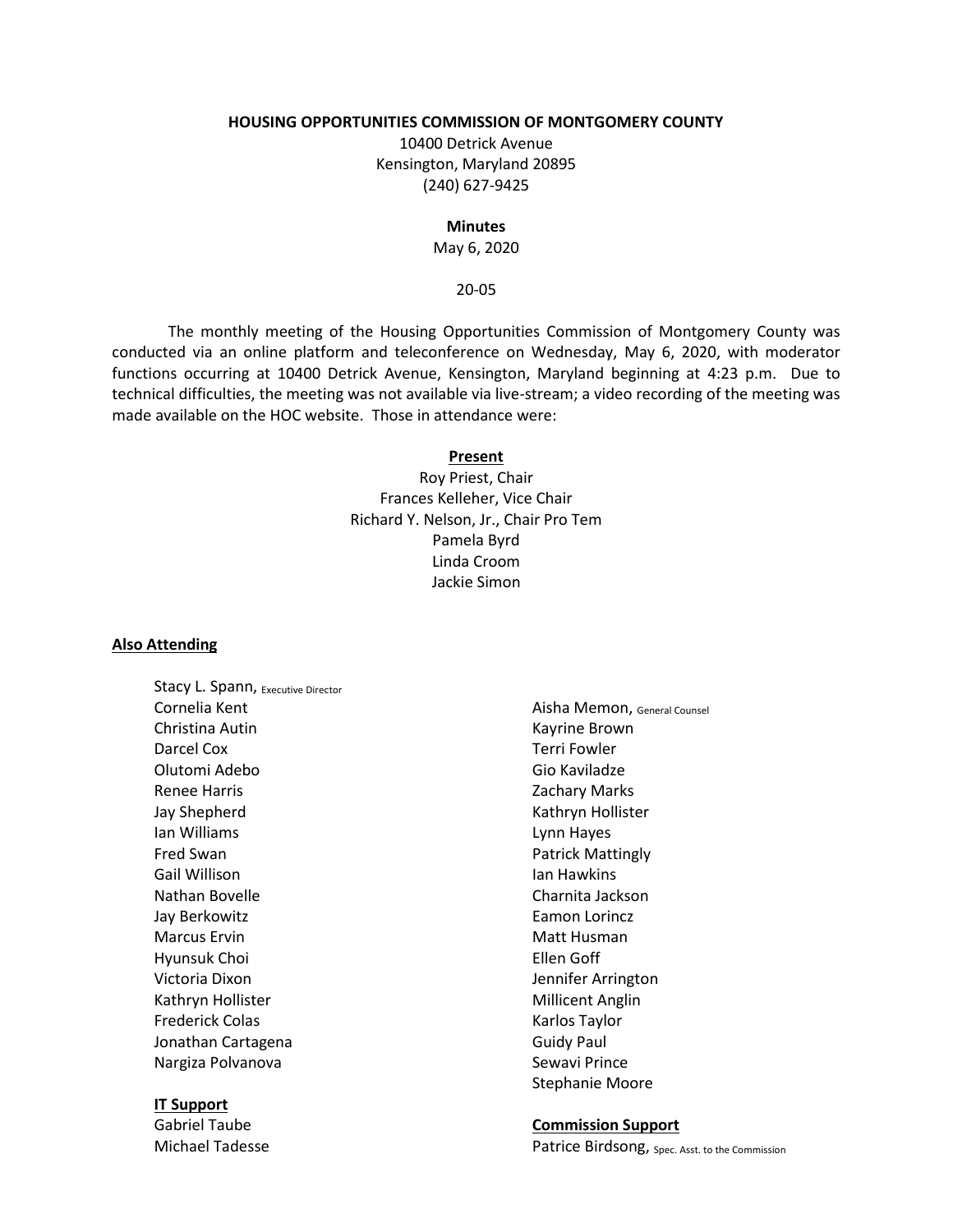## I. **Information Exchange**

Chair Pro Tem Nelson expressed his appreciation to the Executive Director and to staff on the positive work and adjustments made during the pandemic.

Chair Priest thanked the Commissioners for their ongoing involvement ensuring that projects move forward.

- II. **Approval of Minutes** The minutes were approved as submitted with a motion by Chair Pro Tem Nelson and seconded by Commissioner Simon. Affirmative votes were cast by Commissioners Priest, Kelleher, Nelson, Byrd, Croom, and Simon.
	- **A. Approval of Minutes of April 1, 2020**
	- **B. Approval of Minutes of April 1, 2020 Administrative Session**

# III. **COMMITTEE REPORTS and RECOMMENDATIONS FOR ACTION**

- **A. Development and Finance Committee –** *Com. Simon, Chair*
	- **1. Wheaton Gateway:** Approval to Expand the Scope of Services for DSI Services, Inc. to Complete the Demolition of the Mattress Firm Site and Approval of a Change Order to Increase the Demolition Budget and Contract Value for the Mattress Firm Site

Kayrine Brown, Chief Investment and Real Estate Officer, and Marcus Ervin, Housing Acquisitions Manger, were the presenters.

The following resolution was adopted upon a motion by Vice Chair Kelleher and seconded by Commissioner Croom. Affirmative votes were cast by Commissioners Priest, Kelleher, Nelson, Byrd, Croom, and Simon.

**RESOLUTION NO.: 20-36 RE: Approval to Select Demolition Services, Inc. ("DSI") to Complete the Demolition of the Mattress Firm Site and Approval of a Change Order to Increase the Demolition Budget and Contract Value for DSI to Include the Mattress Firm Site**

**WHEREAS,** Ambassador Apartments is a 162-unit multifamily residential apartment building built around 1960 and located at 2715 University Blvd. W. Silver Spring, MD ("Ambassador Apartments") that has been vacated and fully demolished due to numerous physical and structural concerns to make way for redevelopment and the expansion of affordable housing at the site; and

**WHEREAS**, on May 8, 2019, the Commission approved awarding a contract to Demolition Services Inc. ("DSI") for the demolition of Ambassador Apartments in the amount of \$679,787, that was subsequently increased to \$815,745 (the "Contract"), which is funded by Montgomery County Capital Improvement Program ("CIP") funds totaling \$1,300,000; and

**WHEREAS**, the demolition of Ambassador Apartments is part of the overall Wheaton Gateway development plan, which also includes the demolition of an adjacent site located at 11200 Veirs Mill Road, Wheaton, Maryland (the "Mattress Firm Site"); and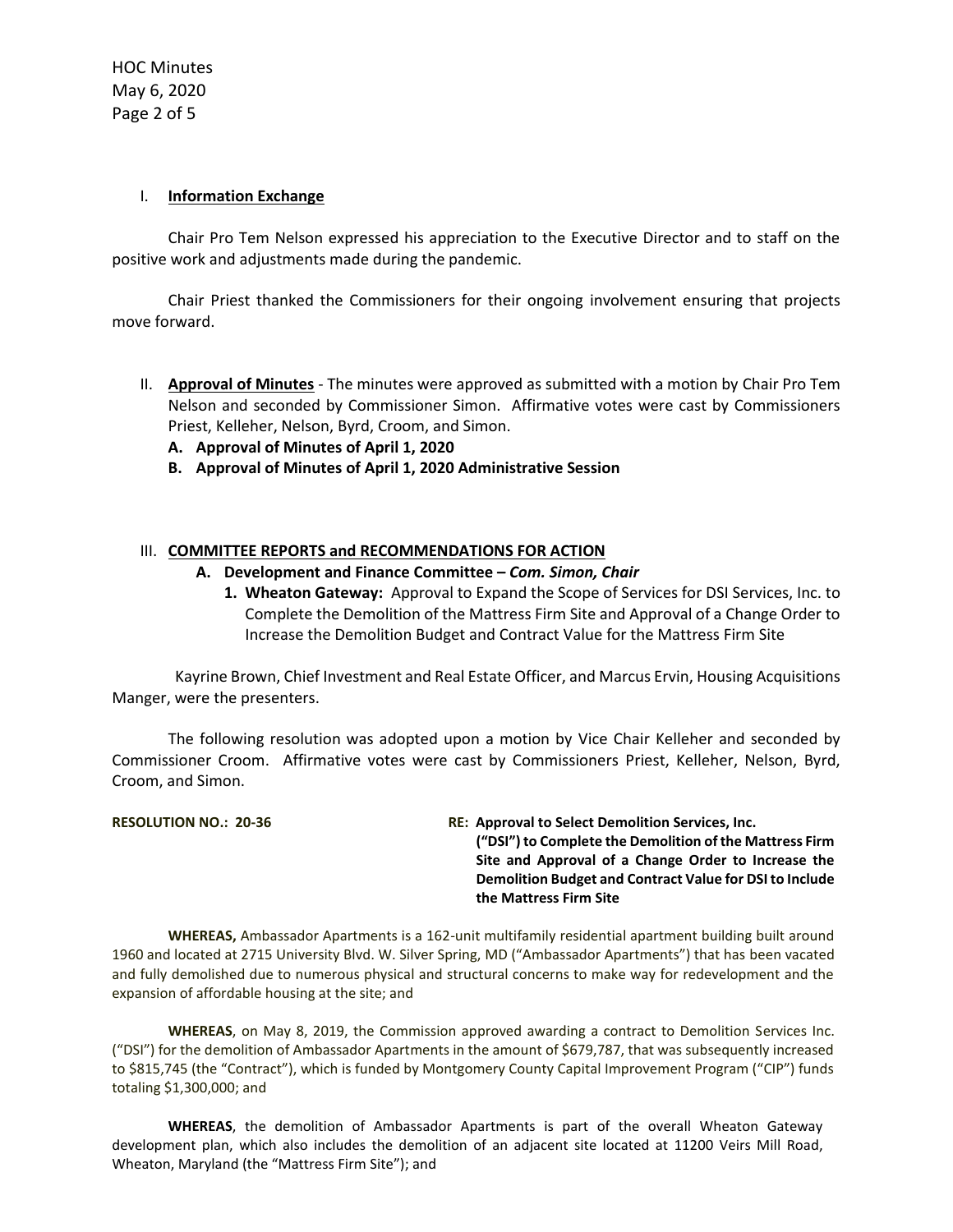HOC Minutes May 6, 2020 Page 3 of 5

**WHEREAS**, in January 2020, HOC received approval from the Montgomery County Office of Management and Budget to use the remaining CIP funds to demolish the Mattress Firm Site, and HOC solicited bids from qualified demolition contractors, including DSI, Dabco Construction Inc., and Atlantic Environmental Solutions; and

**WHEREAS,** following the solicitation, DSI was deemed the lowest and most responsive bidder with a proposal amount of \$133,509; and

**WHEREAS,** staff is seeking approval to amend the Contract (via change order) to expand the scope of work to include the demolition of the Mattress Firm Site and increase the amount by \$133,509, which will bring the total Contract amount to no more than \$949,254, and an overall estimated project budget of \$1,278,826; and

**WHEREAS**, there are sufficient funds available in the initial CIP appropriation to cover the increase to the Contract amount.

**NOW, THEREFORE, BE IT RESOLVED** that the Housing Opportunities Commission of Montgomery County approves amending the Contract (via change order) to expand the scope of work to include the demolition of the Mattress Firm Site and increase the Contract amount by \$133,509, bringing the total Contract value to a maximum of \$949,254 and the total project budget to a maximum of \$1,278,826, which will be funded by remaining CIP funds.

**BE IT FURTHER RESOLVED** by the Housing Opportunities Commission of Montgomery County that the Executive Director, or his designee, is authorized, without any further action on its part, to take any and all other actions necessary and proper to carry out the transactions and actions contemplated herein, including the execution of any documents related thereto.

> **2. HQ Site:** Approval of Mandatory Referral Application Submission; Approval to Increase the Predevelopment Budget and Approval to Draw on the PNC Bank, N.A. Line of Credit to Fund a Second Installment of Predevelopment

Kayrine Brown, Chief Investment and Real Estate Officer, and Jay Shepherd, Senior Financial Analyst, were the presenters.

The following resolution was adopted upon a motion by Chair Pro Tem Nelson and seconded by Commissioner Simon. Affirmative votes were cast by Commissioners Priest, Kelleher, Nelson, and Simon. Commissioners Byrd and Croom abstained.

| <b>RE: Approval of Mandatory Referral Application</b> |
|-------------------------------------------------------|
| Submission and Approval to Increase the               |
| Predevelopment Budget in the Amount of \$2,650,150    |
| for the Design and Entitlement of Fenwick & Second    |
|                                                       |

**WHEREAS,** the Housing Opportunities Commission of Montgomery County ("HOC" or the "Commission"), has secured three lots located at 1324 and 1328 Fenwick Lane, Silver Spring, MD 20910, as the site of a new headquarters building projected to be approximately 85,000 gross square feet or the maximum allowed by the current zoning regulations (the "New HQ"); and

**WHEREAS,** on September 5, 2018, the Commission approved a predevelopment budget in the amount of \$2,116,000 for the initial feasibility design and entitlement of the New HQ and a draw on the \$60 million PNC Bank, N.A. Line of Credit to fund the first installment of predevelopment funding in the amount of \$264,500; and

**WHEREAS**, in order to expedite the delivery of New HQ, reduce overall costs, and minimize development period risk, staff recommends submitting an application for Mandatory Referral for the New HQ; and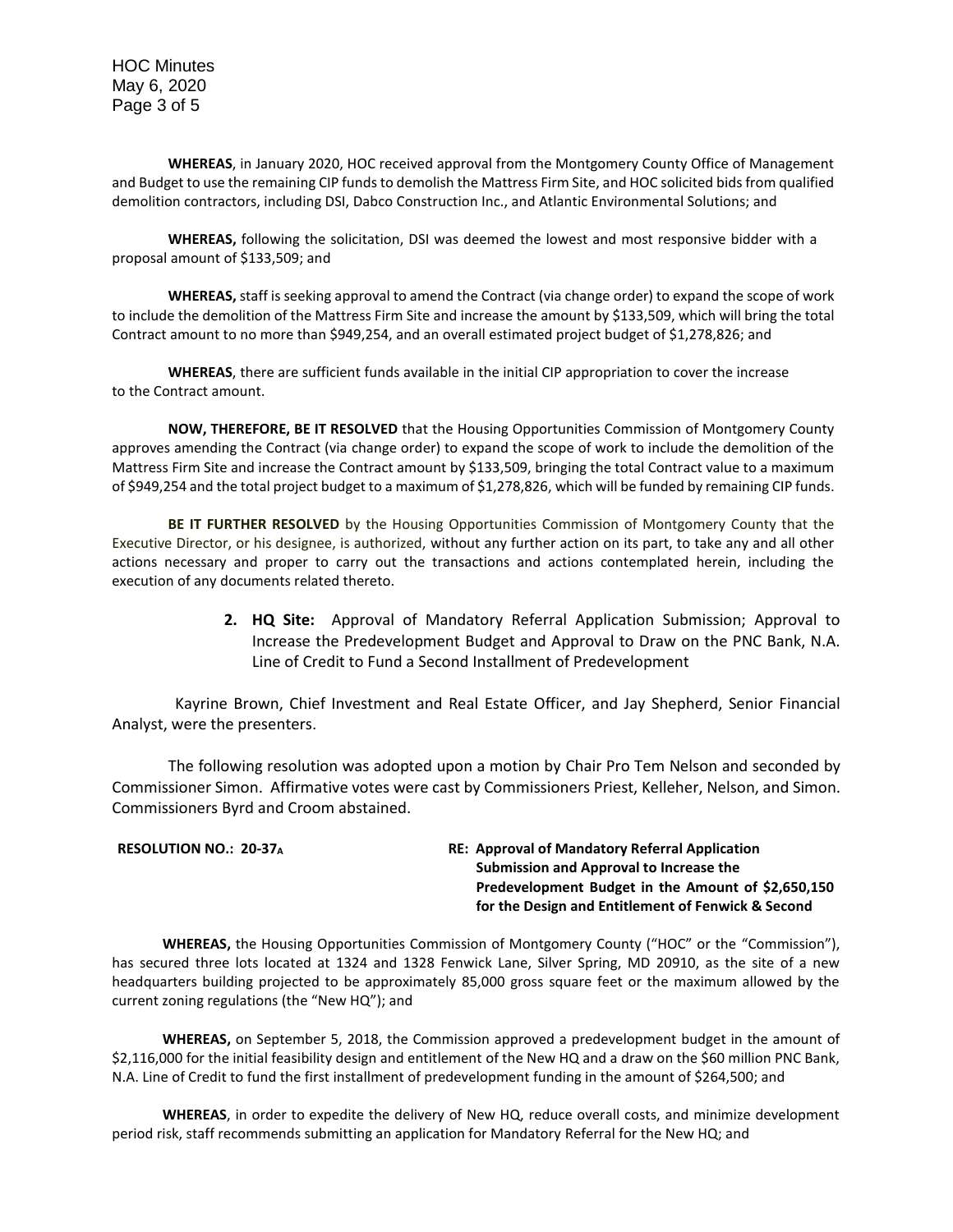HOC Minutes May 6, 2020 Page 4 of 5

**WHEREAS**, the first installment of predevelopment funding has been exhausted, and unforeseen costs attributable to a required traffic engineering study and permit and application fees requires the total predevelopment budget to be revised; and

**WHEREAS,** the current revised predevelopment budget for the New HQ is \$2,650,150, and the cost of the second installment of predevelopment funding is \$793,800.

**NOW, THEREFORE, BE IT RESOLVED** that the Housing Opportunities Commission of Montgomery County authorizes the submission of a Mandatory Referral Application for the New HQ.

**BE IT FURTHER RESOLVED** that the Housing Opportunities Commission of Montgomery County approves a revised total predevelopment budget of \$2,650,150 for the design and entitlement of the New HQ.

**BE IT FURTHER RESOLVED** by the Housing Opportunities Commission of Montgomery County that the Executive Director, or his designee, is hereby authorized, without any further action on its part, to take any and all actions necessary and proper to carry out the transactions and actions contemplated herein, including the execution of any documents related thereto.

The following resolution was adopted upon a motion by Chair Pro Tem Nelson and seconded by Commissioner Simon. Affirmative votes were cast by Commissioners Priest, Kelleher, Nelson, Croom, and Simon. Commissioner Byrd abstained.

**RESOLUTION NO.: 20-37<sup>B</sup> RE: Approval to Draw on the PNC Bank, N.A. Line of Credit to Fund a Second Installment of Predevelopment**

**WHEREAS,** the Housing Opportunities Commission of Montgomery County ("HOC" or the "Commission"), has secured three lots located at 1324 and 1328 Fenwick Lane, Silver Spring, MD 20910, as the site of a new headquarters building projected to be approximately 85,000 gross square feet or the maximum allowed by the current zoning regulations (the "New HQ"); and

**WHEREAS,** on September 5, 2018, the Commission approved a predevelopment budget in the amount of \$2,116,000 for the initial feasibility design and entitlement of the New HQ and a draw on the \$60 million PNC Bank, N.A. Line of Credit (the "PNC \$60MM LOC") to fund the first installment of predevelopment funding in the amount of \$264,500; and

**WHEREAS**, the first installment of predevelopment funding has been exhausted, and unforeseen costs attributable to a required traffic engineering study and permit and application fees requires the total predevelopment budget to be revised; and

**WHEREAS,** the current revised predevelopment budget for the New HQ is \$2,650,150, and the cost of the second installment of predevelopment funding is \$793,800; and

**WHEREAS**, the Commission may make draws on the PNC \$60MM LOC at a taxable rate equal to London Interbank Offered Rate ("LIBOR") (at 1-month, 3-month, 6-month, or 12-month LIBOR) plus 90 basis points.

**NOW, THEREFORE, BE IT RESOLVED** that the Housing Opportunities Commission of Montgomery County authorizes a second draw in the amount of \$793,800 at a rate of one-month LIBOR plus 90 basis points on the PNC \$60MM LOC to fund a second installment of the total predevelopment budget to be repaid, including cost of interest, from the proceeds of the New HQ's construction-period financing, and that this draw shall have a due date that coterminous with the termination date of the PNC \$60MM LOC, which is currently June 30, 2020.